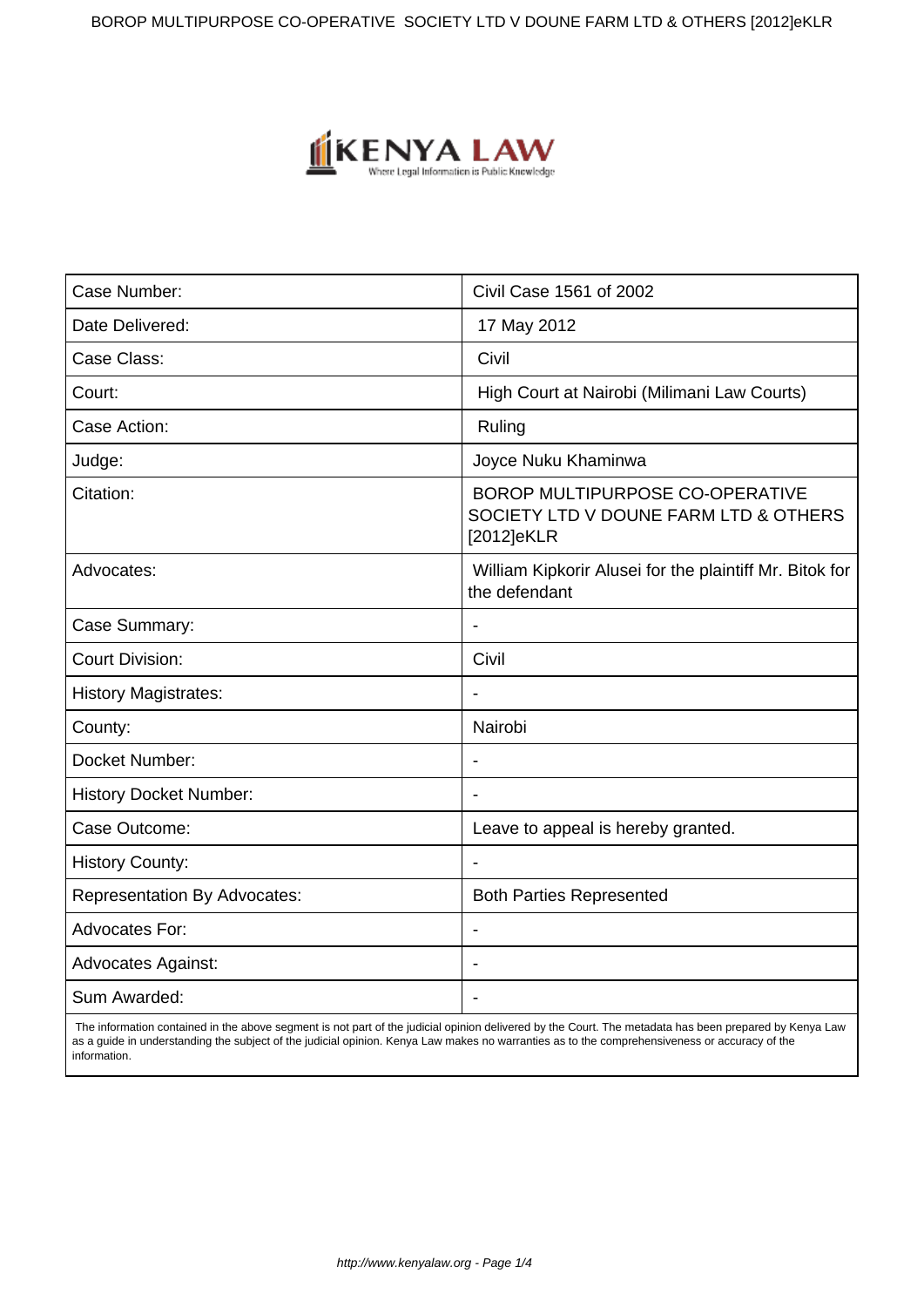# **REPUBLIC OF KENYA**

# **IN THE HIGH COURT OF KENYA**

# **AT NAIROBI (MILIMANI LAW COURTS)**

# **CIVIL CASE 1561 OF 2002**

# **BOROP MULTIPURPOSE CO-OPERATIVE**

**SOCIETY LTD………………………………………………...PLAINTIFF**

# **VERSUS**

**DOUNE FARM LTD & OTHERS………......……………...DEFENDANT**

# **RULING**

Notice of Motion brought under Order 17 rule 2(i) (ii) and 3 of Civil Procedure Rules seeks order to dismiss this suit for want of prosecution and that orders granted on 22/7/2003 be discharged on the grounds that this suit has not been heard since 2002 when it was filed.

 There have been many applications and on 22/7/2003 adjournment was requested so that main suit may be fixed for hearing. Other numerous applications have been partly executed.

 It is now over one year since any step was taken in the matter. The plaintiff is enjoying an order for status quo. The application is supported by affidavit of Richard Kay Muir Director of first defendant. That the first defendant is the registered owner of LR 9045/9 subject of suit. The suit was filed in 2002.

That since September 2009 no step has been taken by the plaintiff. On 13/10/2010 and 28/2/2011 invitation to fix dates were sent but plaintiff advocate did not appear at registry for purposes of fixing hearing dates.

It is in the interest of justice that this suit be dismissed.

 I have perused the documents of title and other supporting annextures of the application. I have also considered the arguements advanced by the plaintiff and I am of the view that the plaintiff has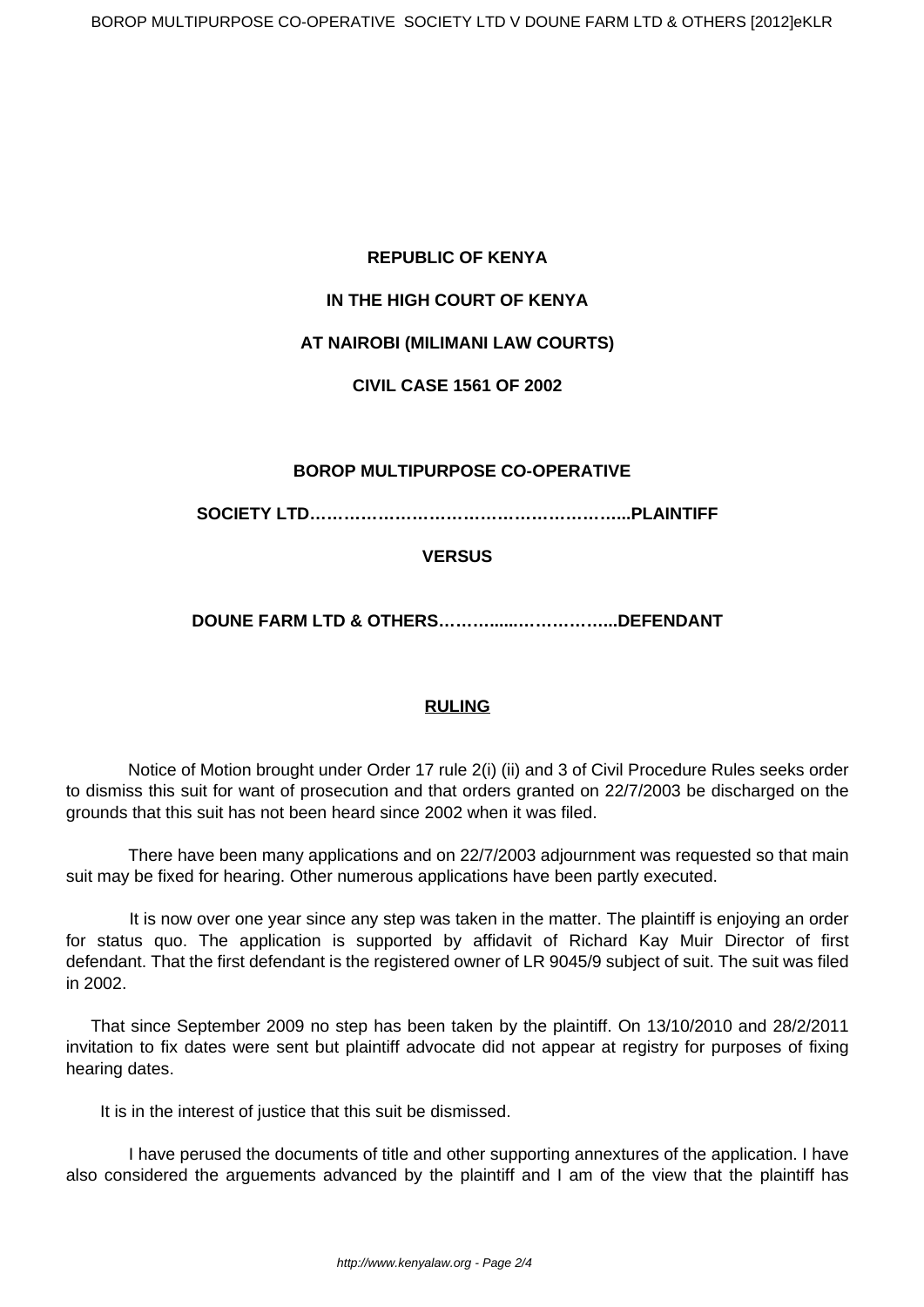engaged in the tactics of causing delay in prosecution of this suit. It has not indicated any interest to proceed with the prosecution of the suit.

 In the circumstances I find that the provisions of order 17 Criminal Procedure Code is complied with.

 Therefore I allow this application and grant orders as prayed with costs in the suit and application to the defendants.

## **J.N. KHAMINWA**

## **JUDGE**

William Kipkorir Alusei for the plaintiff wishes to address the court

## **Mr. Bitok with Mr. William Kipkorir**

We ask for stay for a period of 30 days pending a formal application for stay.

 This is a land matter that the situation on grounds does allow us to delay. I also pray for leave to appeal. Also certified copies of Ruling and proceedings we undertake to pay copying charges.

## **For Defendants**

We have no objection for leave to appeal. On issue of stay there is no use. It is their suit.

The issue of costs does not arise we have not filed for costs yet.

## **Mr. Ogola**

I object to stay being granted.

## **Court**

 The plaintiff's wish to appeal against the order made. In view of what they say I think it is just to keep the situation for the time being undisturbed.

I grant stay for a period of 30 days from today.

 I also order Ruling to be typed and supplied together with proceedings. Leave to appeal is hereby granted.

## **Dated and delivered at Nairobi this 17th day of May, 2012.**